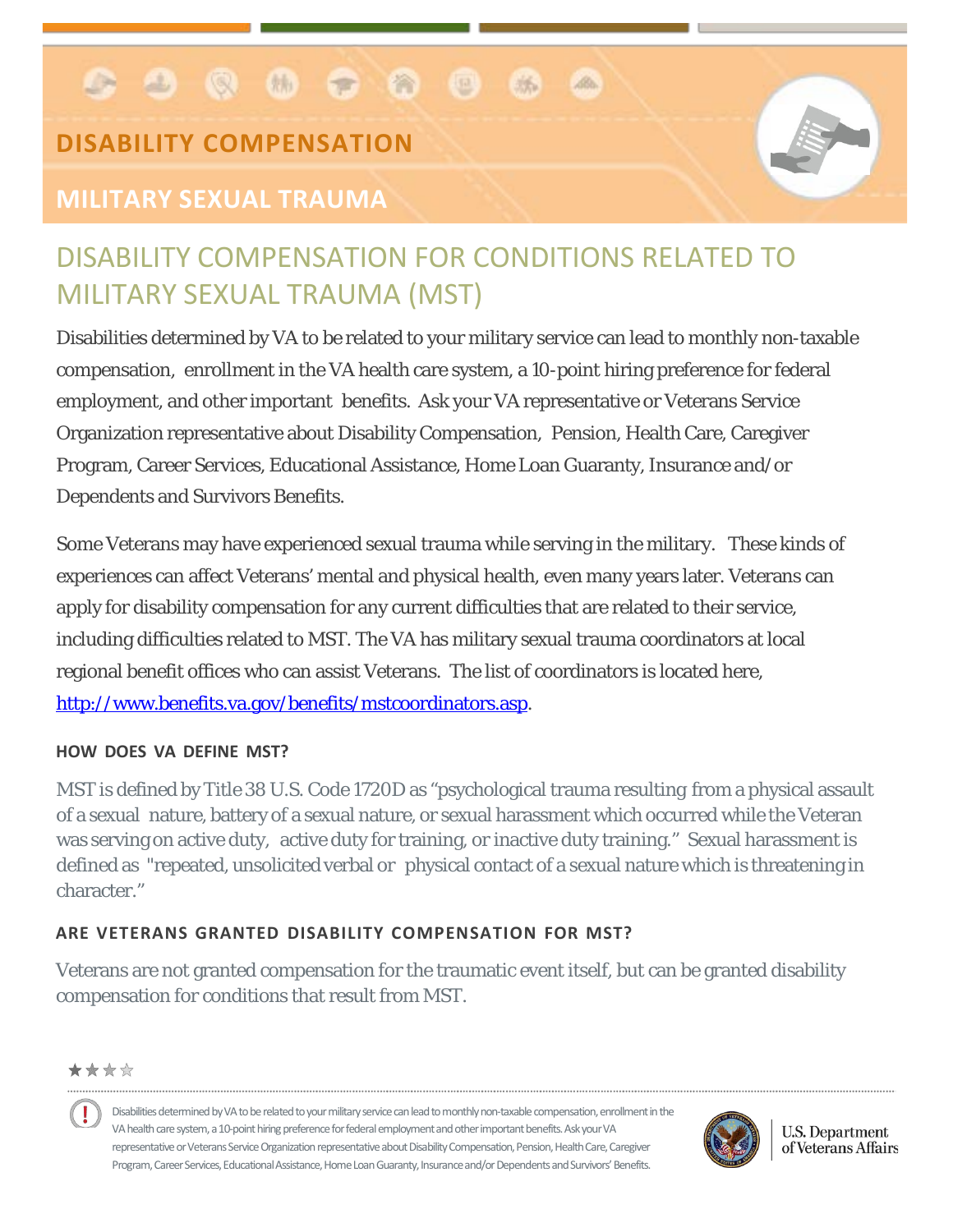#### **CAN YOU DEVELOP POSTTRAUMATIC STRESS DISORDER (PTSD) OR OTHER MENTAL HEALTH**

#### **DISORDERS AS A RESULT OF MST?**

Yes. Exposure to any trauma can potentially result in PTSD or another mental health disorder. PTSD is the most common mental health diagnosis related to experiencing MST.

#### **WHAT EVIDENCE CAN SUPPORT A DISABILITY CLAIM FOR PTSD AS A RESULT OF MST?**

Department of Defense forms used in reporting incidents of sexual assault or harassment, as well as investigative reports during military service are direct evidence to support these claims. However, VA knows that events involving sexual trauma are not always officially reported. Therefore, for PTSD claims relatedtoMST VA has relaxed the evidentiary requirements and looks for "markers" (i.e., signs, events, or circumstances) that provide some indication that the traumatic event happened. These include, but are not limited to:

- Records from law enforcement authorities, rape crisis centers, mental health counseling centers, hospitals, or physicians
- Pregnancy tests or tests for sexually transmitted diseases
- Statements from family members, roommates, fellow Servicemembers, clergy members, or counselors
- Requests for transfer to another military duty assignment
- Deterioration in work performance
- Substance abuse
- Episodes of depression, panic attacks, or anxiety without an identifiable cause
- Unexplained economic or social behavioral changes
- Relationship issues, such as divorce
- Sexual dysfunction

## **VA RELAXED THE STANDARDS OF EVIDENCE FOR COMBAT RELATED PTSD. ARE THE STANDARDS OF EVIDENCE FOR MST – RELATED PTSD CLAIMS MORE STRINGENT THAN OTHER PTSD CLAIMS?**

No. In fact, VA relaxed its evidentiary standard for disability claims related to MST in 2002 to ensure all available evidence supporting these claims is considered. Because military service records may lack corroborating evidence that a stressful event occurred, VA regulations make clear that evidence from non-military sources may be used to corroborate the Veteran's account of the MST. Further, when direct evidence of an MST is not available, VA may request a medical opinion to consider a Veteran's account and any "markers" to corroborate the occurrence of the MST event as related to current PTSD symptoms.

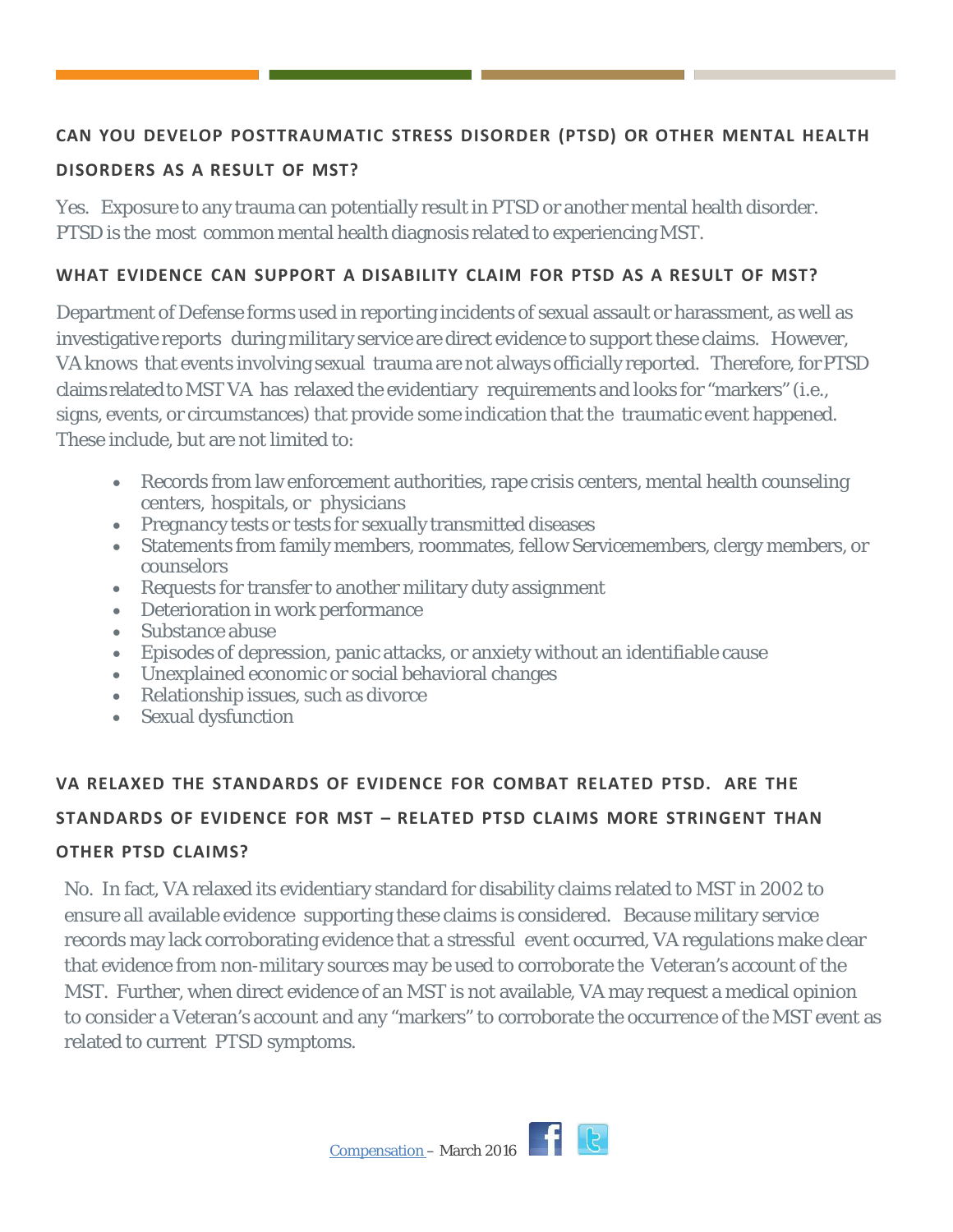#### **CAN PREVIOUSLY DENIED MST RELATED PTSD DISABILITY CLAIMS BE RE-EVALUATED?**

Yes. Increased awareness of MST issues resulted in special training beginning in December 2011 for all VA regional office personnel who process MST-related claims and the mental health clinicians conducting the examinations related to these claims. This ongoing training focuses on discovering "marker" evidence to support the claim. VA wants all Veterans who filed MST-related PTSD claims before December 2011 to receive the benefits of this nationwide training. If your claim was submitted before that date and denied, you can request a re-evaluation from your local VA regional office.

### **WHAT DO VETERANS NEED TO DO TO GET A PREVIOUSLY DENIED MST-RELATED PTSD DISABILITY CLAIM RE-EVALUATED?**

Veterans who want VA to review their previously denied MST-related PTSD claim can start by contacting their regional [office,](http://www.va.gov/directory/guide/division_flsh.asp?dnum=3) calling 1-800-827-1000 or logging into their free eBenefits account at [www.eBenefits.va.gov.](http://www.ebenefits.va.gov/)

#### **CAN VETERANS PROVIDE NEW INFORMATION FOR A RE-EVALUATION OF A PREVIOUSLY DENIED MST-**

#### **RELATED PTSD DISABILITY CLAIM?**

Yes. VBA will accept new evidence to be reviewed when a claim is re-evaluated. It's best to send any new evidence at the same time as you request a re-evaluation. Veterans Service Organizations, as well as MST specialists and/or Women Veterans Coordinators available at every VA regional office, can help you determine what type of information is best to submit.

### **DO I NEED TO BE SERVICE CONNECTED FOR MY CONDITIONS RELATED TO MST TO GET TREATMENT?**

No. VA provides free health care for physical and mental health conditions related to experiences of MST. No documentation of the MST experiences or disability compensation rating is required. Some Veterans may be able to receive this free MST-related health care even if they are not eligible for other VA care.

#### **HOW CAN YOU APPLY FOR DISABILITY COMPENSATION?**

You can apply for disability compensation by completing VA Form 21-526, Veteran's Application for [Compensation and/or Pension.](http://www.vba.va.gov/pubs/forms/VBA-21-526-ARE.pdf) You may also apply online at [www.ebenefits.va.gov,](http://www.ebenefits.va.gov/) or you can appoint an accredited Veterans Service Officer (VSO) to assist you. Male and female MST coordinators are available at every VA regional office to assist Veterans filing claims related to personal assault or MST. You can call 1-800-827-1000, and VA will put you in touchwith an MST coordinator, oryou can email theMST coordinator at your local regional office from the listof